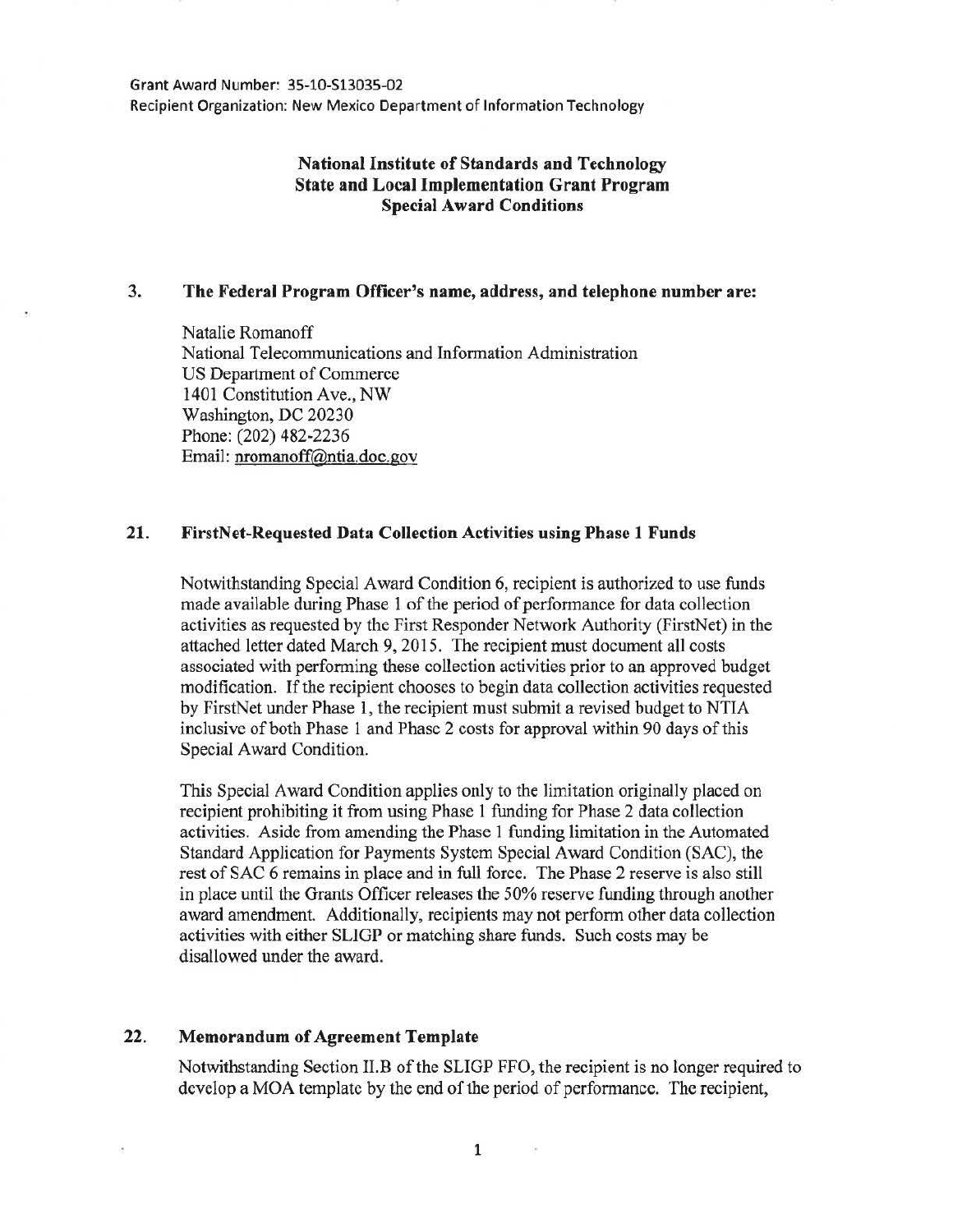#### Grant Award Number: 35·10-S13035-02

Recipient Organization: New Mexico Department of Information Technology

however, may still charge reasonable and allocable costs of developing a MOA template to the award, if the recipient determines that developing a standardized MOA is necessary to the project. If the recipient no longer will develop a MOA template, the recipient should notify NTIA in writing. If a revised budget is necessary to move funds initially budgeted for the MOA template development to another object class category, it may be done at the same time as the revised budget for FirstNet-requested data collection activities is submitted.

B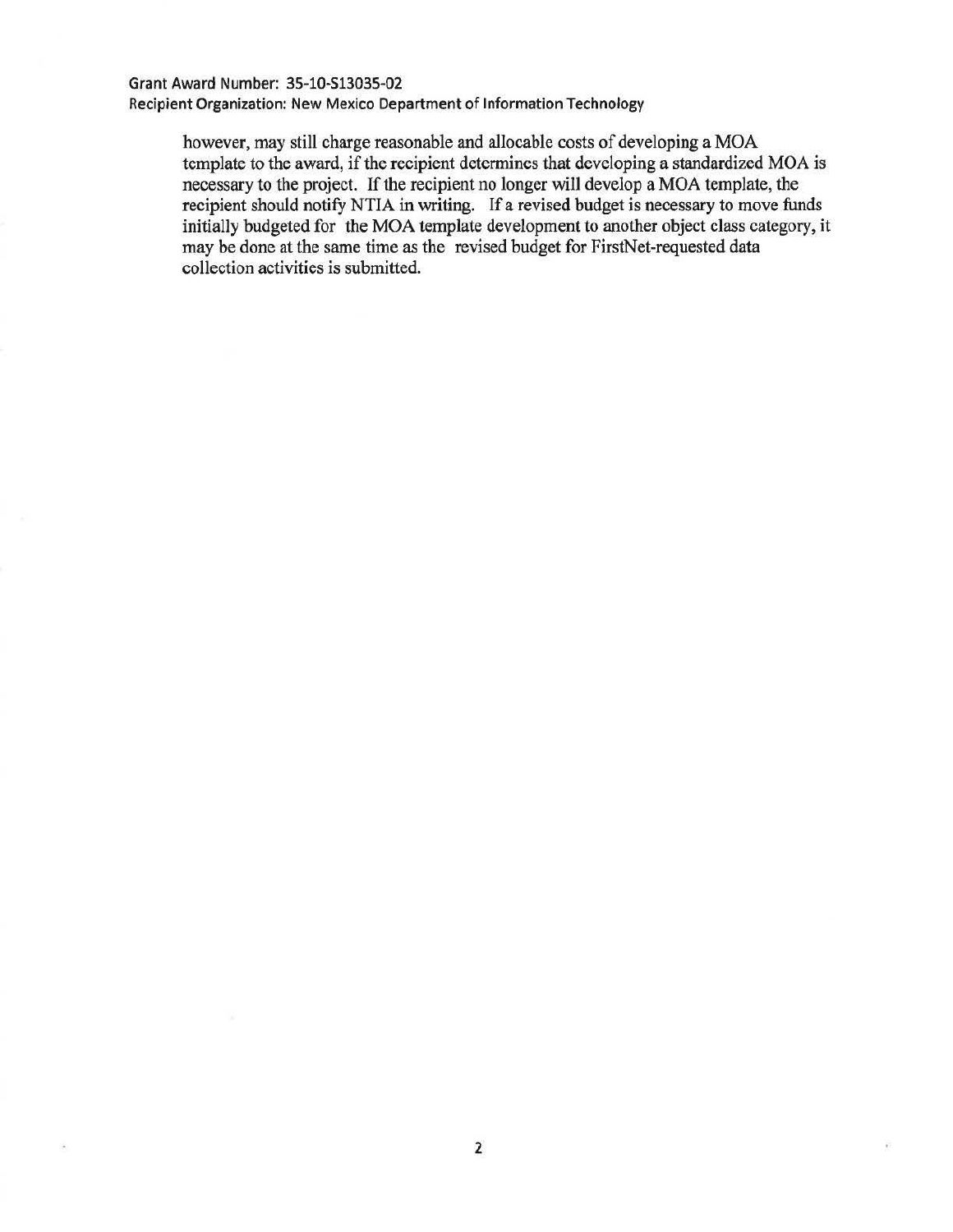

March 9, 2015

The Honorable Lawrence E. Strickling Assistant Secretary for Communications and Information U.S. Department of Commerce 1401 Constitution Avenue, N.W. Washington, D.C. 20230

RE: SLIGP Second Phase - Finalized Data Collection Elements

Dear Assistant Secretary Strickling:

The First Responder Network Authority (FirstNet) has confirmed its approach to data collection for the second phase of the State and Local Implementation Grant Program (SLIGP) following meetings with, and the receipt of input from, the State Single Points of Contact (SPOCs). Based on the processes and anticipated timing for the development of the Comprehensive Network Solution(s) Request for Proposal and State Plans for building, operating, and deploying the nationwide public safety broadband network, along with the feedback from many SPOCs, FirstNet has concluded that the attached data collection elements are those that would be useful for the second phase of SLIGP and will pursue accordingly.

The attached data elements are intended to maximize the collection of stakeholder inputs for FirstNet's planning process to help shape the Nationwide Public Safety Broadband Network acquisition and ultimately the State Plans that are delivered to each Governor. In particular, FirstNct will request data from the States on five general topics:

- 1) Coverage desired coverage areas and deployment phases
- 2) Users and Operational Areas information on potential user base and their operational areas
- 3) Capacity Planning- infonnation on applications and data usage
- 4) Current Providers / Procurement information on current service providers, plans, and potential barriers to adoption
- 5) State Plan Decision documentation of the process and potential barriers for State Plan decision-making

I thank you for your prompt attention to this matter and, as always, look forward to our ongoing partnership on SLIGP endeavors.

Sincerely

TJ Keynedy<br>Acting Executive Director Firs(Responder Network Authority

cc: Stephen Fletcher, Associate Administrator for Public Safety National Telecommunications and Information Administration